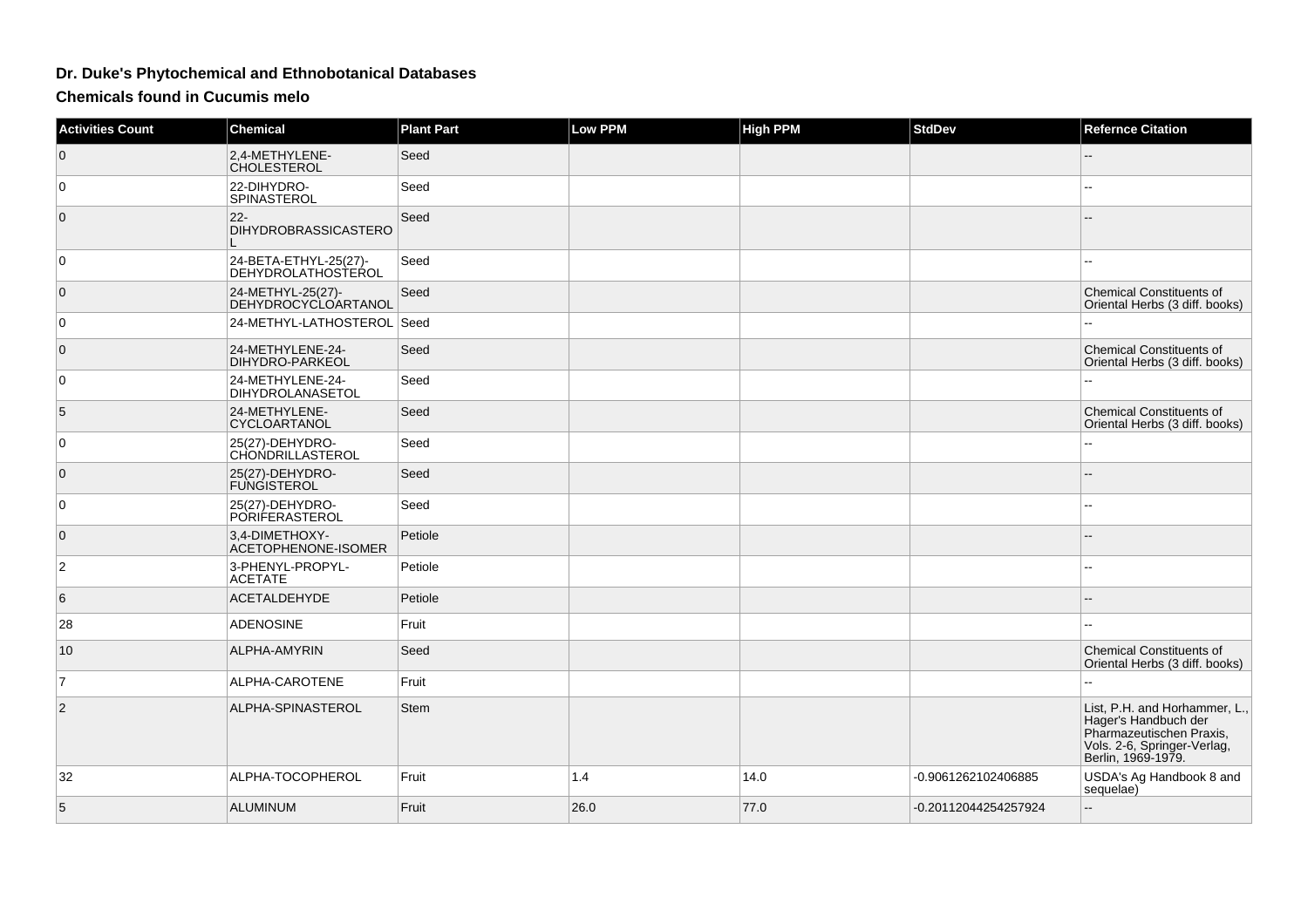| <b>Activities Count</b> | <b>Chemical</b>                      | <b>Plant Part</b> | <b>Low PPM</b> | <b>High PPM</b> | <b>StdDev</b>         | <b>Refernce Citation</b>                                                                                                                 |
|-------------------------|--------------------------------------|-------------------|----------------|-----------------|-----------------------|------------------------------------------------------------------------------------------------------------------------------------------|
| $\overline{0}$          | ARACHIDIC-ACID                       | Seed              | 2700.0         | 4014.0          | -0.26284935814682187  | ANON. 1948-1976. The<br>Wealth of India raw materials.<br>Publications and Information<br>Directorate, CSIR, New Delhi.<br>11 volumes.   |
| $\overline{0}$          | ARACHIDIC-ACID                       | Cotyledon         | 10200.0        | 55300.0         |                       | ANON. 1948-1976. The<br>Wealth of India raw materials.<br>Publications and Information<br>Directorate, CSIR, New Delhi.<br>11 volumes.   |
| $\overline{2}$          | <b>ARSENIC</b>                       | Fruit             | 0.004          | 0.006           | -0.529234677317701    | $\mathbf{u}$                                                                                                                             |
| 112                     | ASCORBIC-ACID                        | Fruit             | 397.0          | 4370.0          | -0.012775547246317728 | USDA's Ag Handbook 8 and<br>sequelae)                                                                                                    |
| $\overline{0}$          | <b>ASH</b>                           | Fruit             | 6950.0         | 110000.0        | 1.381160459916271     | $\sim$                                                                                                                                   |
| $\overline{0}$          | AVENASTEROL                          | Seed              |                |                 |                       | $\sim$                                                                                                                                   |
| 0                       | <b>BARIUM</b>                        | Fruit             | 1.3            | 7.7             | -0.9084927937454443   | $\overline{a}$                                                                                                                           |
| $\overline{1}$          | <b>BEHENIC-ACID</b>                  | Leaf              |                |                 |                       |                                                                                                                                          |
| 24                      | BENZALDEHYDE                         | Petiole           |                |                 |                       | $\sim$                                                                                                                                   |
| 9                       | BENZYL-ACETATE                       | Petiole           |                |                 |                       |                                                                                                                                          |
| $\overline{2}$          | BENZYL-PROPIONATE                    | Petiole           |                |                 |                       |                                                                                                                                          |
| 9                       | <b>BETA-AMYRIN</b>                   | Seed              |                |                 |                       | <b>Chemical Constituents of</b><br>Oriental Herbs (3 diff. books)                                                                        |
| 53                      | BETA-CAROTENE                        | Fruit             | 0.2            | 201.0           | 0.23772874940716746   | USDA's Ag Handbook 8 and<br>sequelae)                                                                                                    |
| $\vert$ 2               | BETA-CRYPTOXANTHIN                   | Fruit             |                |                 |                       |                                                                                                                                          |
| 13                      | <b>BETA-IONONE</b>                   | Petiole           |                |                 |                       |                                                                                                                                          |
| $\overline{0}$          | BETA-PYRAZOL-1-YL-<br><b>ALANINE</b> | Fruit             |                |                 |                       | List, P.H. and Horhammer, L.,<br>Hager's Handbuch der<br>Pharmazeutischen Praxis,<br>Vols. 2-6, Springer-Verlag,<br>Berlin, 1969-1979.   |
| 47                      | <b>BETA-SITOSTEROL</b>               | Fruit             |                | 160.0           | -0.5840200796856407   | Spiller, G. A. 1996 (Spiller, G.<br>A. Ed. 1996. CRC Handbook<br>of Lipids in Human Nutrition.<br>CRC Press. Boca Raton, FL.<br>233 pp.) |
| $\vert$ 4               | <b>BORON</b>                         | Fruit             | 1.0            | 16.5            | -0.4716980311626207   |                                                                                                                                          |
| $\overline{0}$          | <b>BUTYL-ACETATE</b>                 | Petiole           |                |                 |                       | $\sim$                                                                                                                                   |
| 3                       | <b>CADMIUM</b>                       | Fruit             | 0.017          | 0.044           | -0.5143122015706074   |                                                                                                                                          |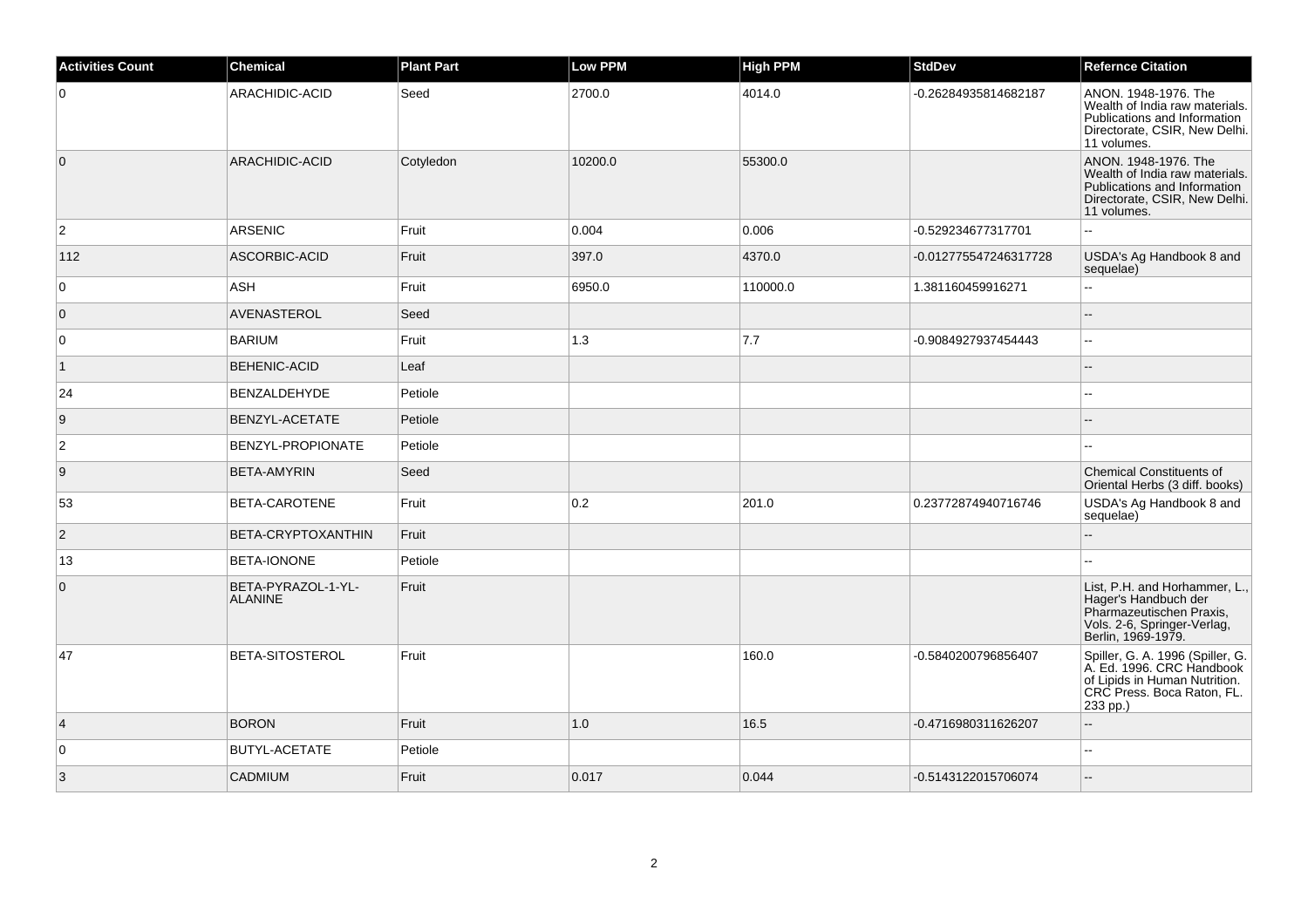| <b>Activities Count</b> | <b>Chemical</b>                            | <b>Plant Part</b> | <b>Low PPM</b> | <b>High PPM</b> | <b>StdDev</b>        | <b>Refernce Citation</b>                                                                                                               |
|-------------------------|--------------------------------------------|-------------------|----------------|-----------------|----------------------|----------------------------------------------------------------------------------------------------------------------------------------|
| 102                     | CAFFEIC-ACID                               | Plant             |                |                 |                      | Stitt, Paul. Why George<br>should eat broccoli.                                                                                        |
| 28                      | <b>CALCIUM</b>                             | Fruit             | 96.0           | 3080.0          | -0.1791361412038464  | $-$                                                                                                                                    |
| $\overline{2}$          | <b>CAMPESTEROL</b>                         | Seed              |                |                 |                      | ۵.                                                                                                                                     |
| 3                       | <b>CAPRIC-ACID</b>                         | Seed              | 2400.0         | 3570.0          | -0.36702720299800934 | ш,                                                                                                                                     |
|                         | CAPROIC-ACID                               | Seed              | 3000.0         | 5350.0          | 0.4236367050993108   | ANON. 1948-1976. The<br>Wealth of India raw materials.<br>Publications and Information<br>Directorate, CSIR, New Delhi.<br>11 volumes. |
| 5                       | CAPRYLIC-ACID                              | Seed              | 6000.0         | 8920.0          | -0.277745629338495   | ANON. 1948-1976. The<br>Wealth of India raw materials.<br>Publications and Information<br>Directorate, CSIR, New Delhi.<br>11 volumes. |
| $\overline{0}$          | <b>CARBOHYDRATES</b>                       | Fruit             | 83600.0        | 818026.0        | 0.1879347517881612   | USDA's Ag Handbook 8 and<br>sequelae)                                                                                                  |
| $\overline{0}$          | CERYL-ALCOHOL                              | Seed              |                |                 |                      | ANON. 1948-1976. The<br>Wealth of India raw materials.<br>Publications and Information<br>Directorate, CSIR, New Delhi.<br>11 volumes. |
| 24                      | <b>CHROMIUM</b>                            | Fruit             | 0.13           | 0.165           | -0.48445762358120437 | Ξ.                                                                                                                                     |
| $\overline{0}$          | CINNAMIC-ACETATE                           | Petiole           |                |                 |                      |                                                                                                                                        |
| 0                       | CIS, CIS-3, 6-NONADIEN-1-<br><b>OL</b>     | Fruit             |                |                 |                      | <b>Chemical Constituents of</b><br>Oriental Herbs (3 diff. books)                                                                      |
| $\overline{0}$          | CIS-3-NONEN-1-OL                           | Fruit             |                |                 |                      | <b>Chemical Constituents of</b><br>Oriental Herbs (3 diff. books)                                                                      |
| $\overline{0}$          | CIS-6-NONEN-1-OL                           | Fruit             |                |                 |                      | <b>Chemical Constituents of</b><br>Oriental Herbs (3 diff. books)                                                                      |
| $\overline{0}$          | CIS-6-NONENAL                              | Fruit             |                |                 |                      | <b>Chemical Constituents of</b><br>Oriental Herbs (3 diff. books)                                                                      |
| $\overline{0}$          | CIS-CIS-NONA-3,6-DIENYL-<br><b>ACETATE</b> | Petiole           |                |                 |                      |                                                                                                                                        |
| 23                      | <b>CITRIC-ACID</b>                         | Leaf              |                |                 |                      | List, P.H. and Horhammer, L.,<br>Hager's Handbuch der<br>Pharmazeutischen Praxis,<br>Vols. 2-6, Springer-Verlag,<br>Berlin, 1969-1979. |
| $\sqrt{5}$              | <b>CITRULLINE</b>                          | Fruit             | 142.0          | 241.0           | -0.5131062405753505  |                                                                                                                                        |
| $\overline{0}$          | <b>CLEROSTEROL</b>                         | Seed              |                |                 |                      | --                                                                                                                                     |
| $\overline{2}$          | <b>COBALT</b>                              | Fruit             | 0.087          | 0.11            | -0.5217986992297641  | ц.                                                                                                                                     |
| $\overline{0}$          | CODISTEROL                                 | Seed              |                |                 |                      |                                                                                                                                        |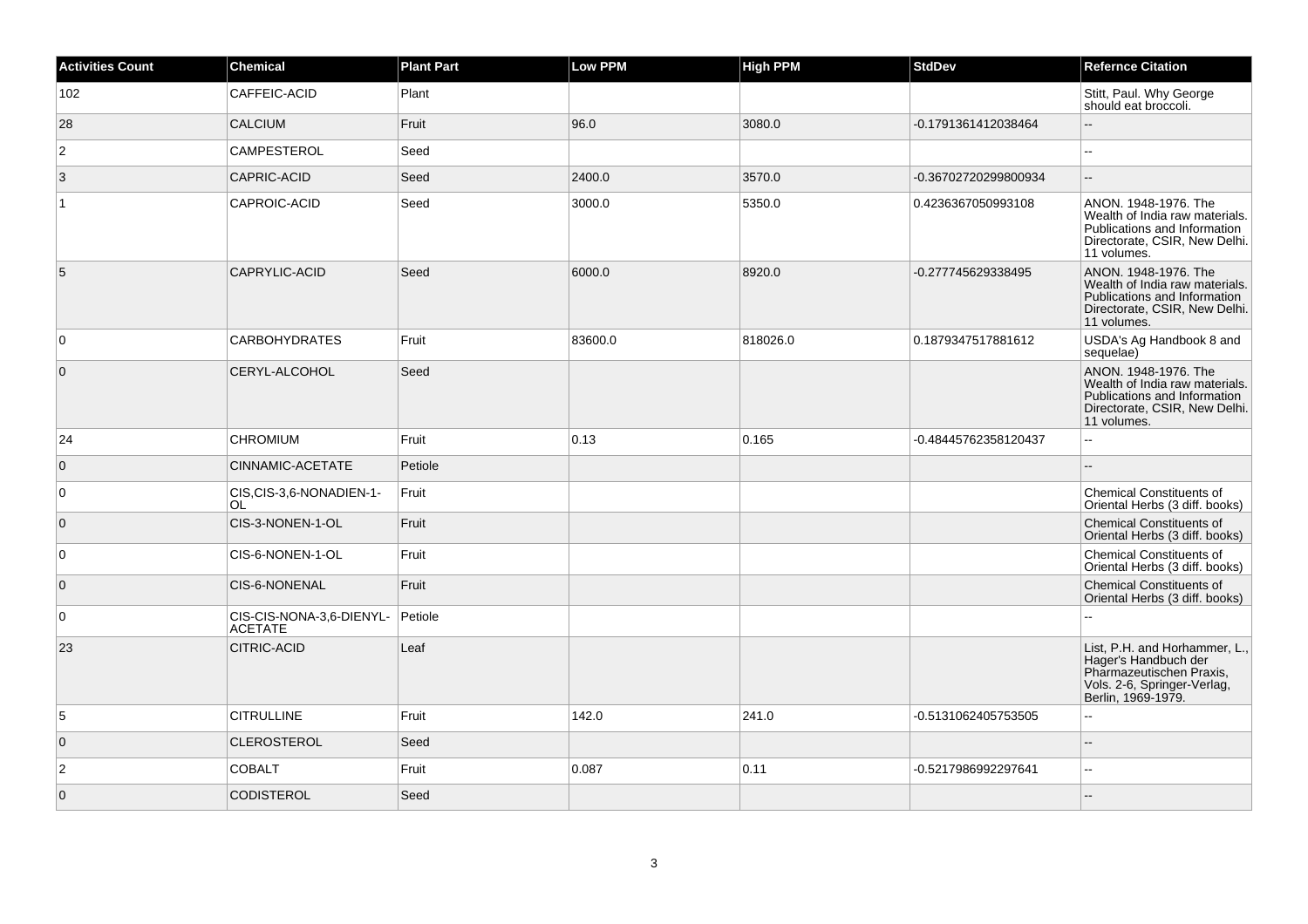| <b>Activities Count</b> | Chemical                                     | <b>Plant Part</b> | Low PPM  | <b>High PPM</b> | <b>StdDev</b>        | <b>Refernce Citation</b>                                                                                                               |
|-------------------------|----------------------------------------------|-------------------|----------|-----------------|----------------------|----------------------------------------------------------------------------------------------------------------------------------------|
| 12                      | <b>COPPER</b>                                | Fruit             | 0.4      | 7.7             | -0.3984053050544054  | ш,                                                                                                                                     |
| 8                       | <b>CUCURBITACIN-B</b>                        | Fruit             |          |                 |                      |                                                                                                                                        |
| 6                       | <b>CUCURBITACIN-E</b>                        | Fruit             |          |                 |                      | ٠.                                                                                                                                     |
| 3                       | <b>CUCURBITIN</b>                            | Seed              |          |                 |                      | ÷.                                                                                                                                     |
| 17                      | CYCLOARTENOL                                 | Seed              |          |                 |                      | <b>Chemical Constituents of</b><br>Oriental Herbs (3 diff. books)                                                                      |
| $\vert$ 1               | EPSILON-CAROTENE                             | Fruit             |          |                 |                      |                                                                                                                                        |
| 24                      | <b>ETHANOL</b>                               | Petiole           |          |                 |                      | шш.                                                                                                                                    |
| $\overline{0}$          | ETHYL-(METHYLTHIO)-<br><b>ACETATE</b>        | Petiole           |          |                 |                      | --                                                                                                                                     |
| $\overline{0}$          | ETHYL-2-METHYL-<br><b>BUTYRATE</b>           | Petiole           |          |                 |                      | н.                                                                                                                                     |
| $\overline{0}$          | ETHYL-2-METHYL-<br><b>BUTYRATER</b>          | Petiole           |          |                 |                      |                                                                                                                                        |
| 6                       | ETHYL-ACETATE                                | Petiole           |          |                 |                      | 44                                                                                                                                     |
| $\overline{0}$          | ETHYL-DECANOATE                              | Petiole           |          |                 |                      | ш,                                                                                                                                     |
| 5                       | EUGENOL-METHYL-ETHER   Plant                 |                   |          |                 |                      | Stitt, Paul. Why George<br>should eat broccoli.                                                                                        |
| $\overline{1}$          | <b>EUPHOL</b>                                | Seed              |          |                 |                      | Chemical Constituents of<br>Oriental Herbs (3 diff. books)                                                                             |
| 0                       | <b>FAT</b>                                   | Seed              | 300000.0 | 446000.0        | 0.9513501618469027   | L.                                                                                                                                     |
| $\overline{0}$          | <b>FAT</b>                                   | Fruit             | 2600.0   | 29355.0         | -0.417040961026947   | USDA's Ag Handbook 8 and<br>sequelae)                                                                                                  |
| 61                      | <b>FERULIC-ACID</b>                          | Plant             |          |                 |                      | Stitt, Paul. Why George<br>should eat broccoli.                                                                                        |
| 15                      | <b>FIBER</b>                                 | Fruit             | 3180.0   | 39357.0         | -0.9655348657675582  | USDA's Ag Handbook 8 and<br>sequelae)                                                                                                  |
| 15                      | <b>FOLACIN</b>                               | Fruit             | 0.1      | 1.9             | -0.06005750796852785 | USDA's Ag Handbook 8 and<br>sequelae)                                                                                                  |
| $\overline{0}$          | GAMMA-GLUTAMYL-BETA-<br>PYRAZOL-1-YL-ALANINE | Fruit             |          |                 |                      | List, P.H. and Horhammer, L.,<br>Hager's Handbuch der<br>Pharmazeutischen Praxis.<br>Vols. 2-6, Springer-Verlag,<br>Berlin, 1969-1979. |
| 0                       | <b>GLOBULIN</b>                              | Fruit             |          | 26000.0         |                      | List, P.H. and Horhammer, L.,<br>Hager's Handbuch der<br>Pharmazeutischen Praxis,<br>Vols. 2-6, Springer-Verlag,<br>Berlin, 1969-1979. |
| $\vert$ 1               | HEPTYL-ACETATE                               | Petiole           |          |                 |                      |                                                                                                                                        |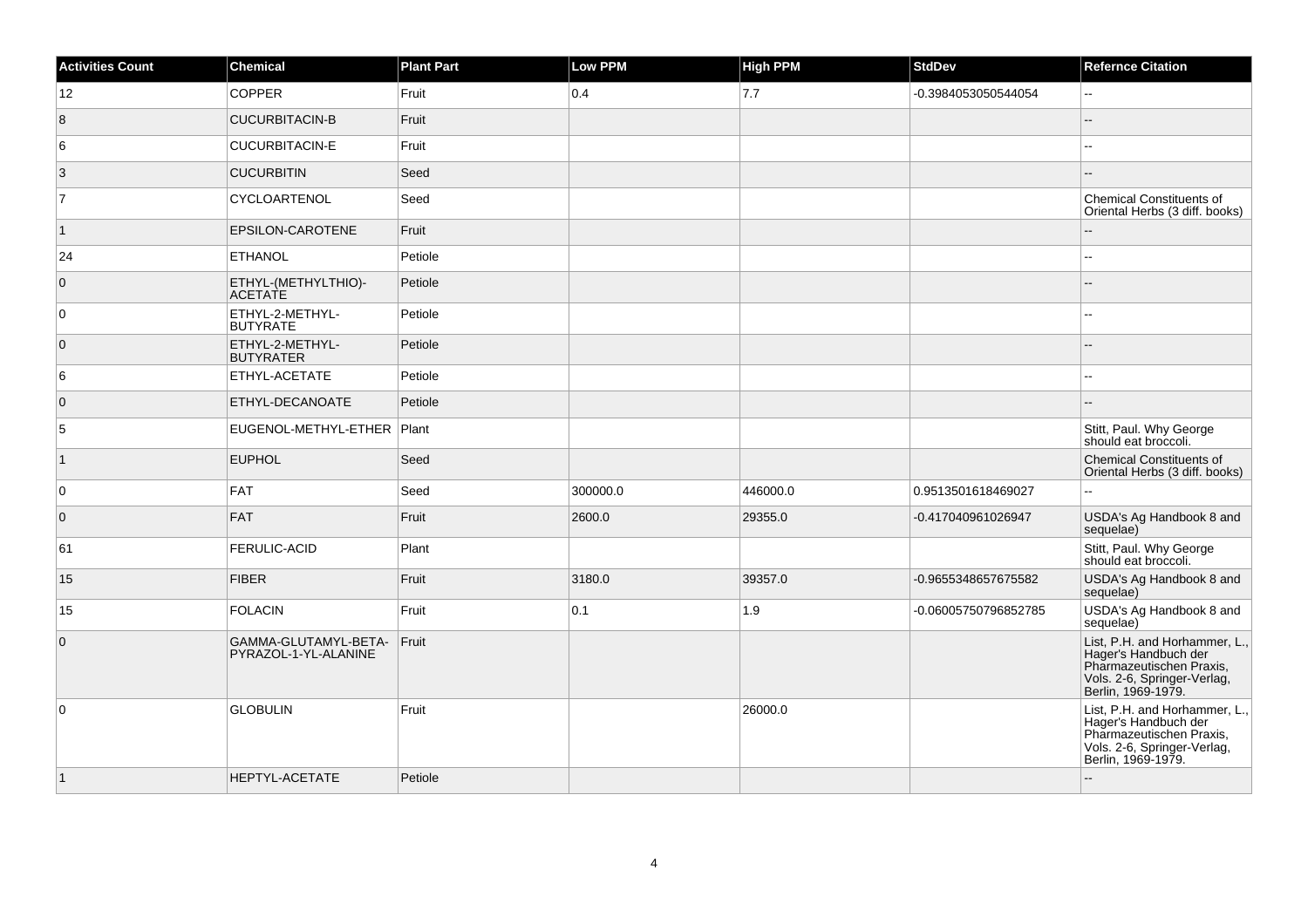| <b>Activities Count</b> | <b>Chemical</b>                      | <b>Plant Part</b> | <b>Low PPM</b> | High PPM | <b>StdDev</b>        | <b>Refernce Citation</b>                                                                                                               |
|-------------------------|--------------------------------------|-------------------|----------------|----------|----------------------|----------------------------------------------------------------------------------------------------------------------------------------|
| $\overline{0}$          | HEXADECENOIC-ACID                    | Seed              | 2190.0         | 3255.0   | 1.2413960685288705   | $\sim$                                                                                                                                 |
| $\overline{1}$          | <b>HEXYL-ACETATE</b>                 | Petiole           |                |          |                      |                                                                                                                                        |
| 18                      | <b>HISTAMINE</b>                     | Juice             |                |          |                      | List, P.H. and Horhammer, L.,<br>Hager's Handbuch der<br>Pharmazeutischen Praxis,<br>Vols. 2-6, Springer-Verlag,<br>Berlin, 1969-1979. |
| 6                       | <b>IRON</b>                          | Fruit             | 2.0            | 55.0     | -0.3093180063598038  |                                                                                                                                        |
| 3                       | <b>ISOBUTYL-ACETATE</b>              | Petiole           |                |          |                      |                                                                                                                                        |
| 5                       | <b>ISOFRAXIDIN</b>                   | Plant             |                |          |                      | Stitt, Paul. Why George<br>should eat broccoli.                                                                                        |
| $\overline{0}$          | <b>KILOCALORIES</b>                  | Fruit             | 350.0          | 3425.0   | -0.35776280167983726 | USDA's Ag Handbook 8 and<br>sequelae)                                                                                                  |
| $\overline{7}$          | LAURIC-ACID                          | Seed              | 360.0          | 8920.0   | -0.43233684732451505 | ANON. 1948-1976. The<br>Wealth of India raw materials.<br>Publications and Information<br>Directorate, CSIR, New Delhi.<br>11 volumes. |
| 0                       | LEAD                                 | Fruit             | 1.74           | 2.2      | -0.36021278345606544 | $\sim$                                                                                                                                 |
| 27                      | LINOLEIC-ACID                        | Seed              | 99600.0        | 246192.0 | 1.1915638819054901   | $\mathbf{u}$                                                                                                                           |
| 27                      | LINOLEIC-ACID                        | Cotyledon         | 56100.0        | 726700.0 | 1.2359442834620131   | ä.                                                                                                                                     |
| $\overline{0}$          | LINOLENIC-ACID                       | Cotyledon         | 200500.0       | 219000.0 | 0.10036814387089069  | $\overline{a}$                                                                                                                         |
| 11                      | LITHIUM                              | Fruit             | 0.348          | 0.44     | -0.5049344652171736  | $\sim$                                                                                                                                 |
| 21                      | <b>LUPEOL</b>                        | Seed              |                |          |                      | <b>Chemical Constituents of</b><br>Oriental Herbs (3 diff. books)                                                                      |
| 65                      | <b>MAGNESIUM</b>                     | Fruit             | 92.0           | 3300.0   | 0.5418998341350072   | $\sim$                                                                                                                                 |
| $\mathbf{1}$            | MALONIC-ACID                         | Leaf              |                |          |                      | List, P.H. and Horhammer, L.,<br>Hager's Handbuch der<br>Pharmazeutischen Praxis,<br>Vols. 2-6, Springer-Verlag,<br>Berlin, 1969-1979. |
| 14                      | <b>MANGANESE</b>                     | Fruit             | 0.4            | 7.7      | -0.3527646944182478  |                                                                                                                                        |
| $\overline{0}$          | MARGARIC-ACID                        | <b>Stem</b>       |                |          |                      |                                                                                                                                        |
| $\overline{0}$          | <b>MELODIN</b>                       | Plant             |                |          |                      |                                                                                                                                        |
| $\overline{0}$          | <b>MELONIN</b>                       | Seed              |                |          |                      |                                                                                                                                        |
| $\overline{0}$          | <b>MELOSIDE</b>                      | Leaf              |                |          |                      | $\overline{\phantom{a}}$                                                                                                               |
| $\overline{0}$          | MELOSIDE-A-CAFFEOYL-<br><b>ESTER</b> | Leaf              |                |          |                      |                                                                                                                                        |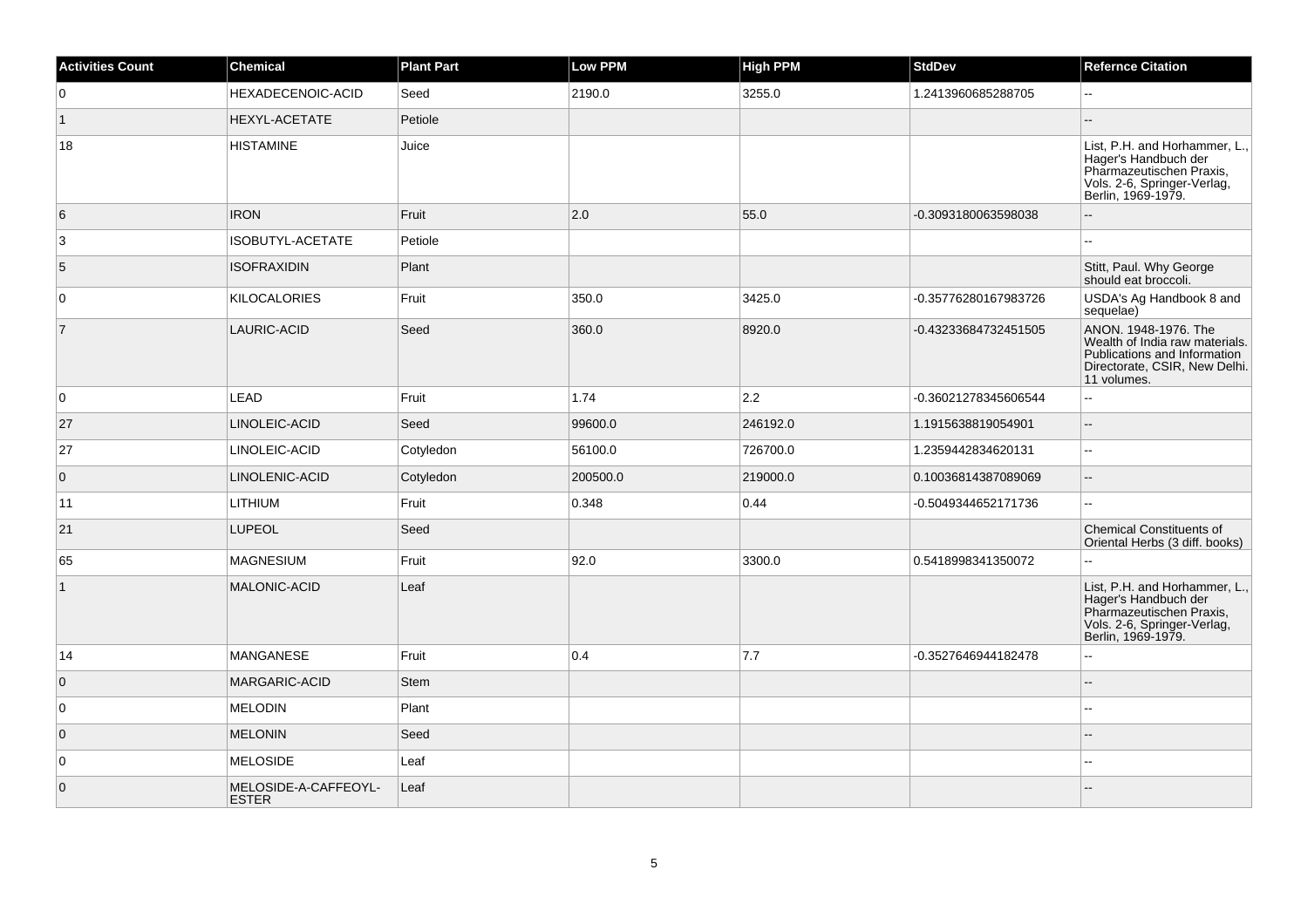| <b>Activities Count</b> | Chemical                          | <b>Plant Part</b> | Low PPM  | <b>High PPM</b> | <b>StdDev</b>        | <b>Refernce Citation</b>                                                                                                               |
|-------------------------|-----------------------------------|-------------------|----------|-----------------|----------------------|----------------------------------------------------------------------------------------------------------------------------------------|
| $\overline{1}$          | <b>MERCURY</b>                    | Fruit             | 0.001    | 0.001           | -0.7865389313824043  | $\overline{a}$                                                                                                                         |
| $\vert$ 2               | <b>MOLYBDENUM</b>                 | Fruit             | 0.609    | 0.77            | -0.3309149921902472  | $\overline{a}$                                                                                                                         |
| $\overline{0}$          | <b>MULTIFLORENOL</b>              | Seed              |          |                 |                      | <b>Chemical Constituents of</b><br>Oriental Herbs (3 diff. books)                                                                      |
| 6                       | MYRISTIC-ACID                     | Fruit             | 1500.0   | 8920.0          | 0.15166436748144413  |                                                                                                                                        |
| 39                      | <b>NIACIN</b>                     | Fruit             | 4.6      | 68.0            | 0.0976135544227392   | USDA's Ag Handbook 8 and<br>sequelae)                                                                                                  |
| 3                       | <b>NICKEL</b>                     | Fruit             | 0.87     | 1.1             | -0.44492850398031125 | $\overline{a}$                                                                                                                         |
| 0                       | NONAN-1-OL                        | Fruit             |          |                 |                      | <b>Chemical Constituents of</b><br>Oriental Herbs (3 diff. books)                                                                      |
| $\overline{0}$          | <b>NONANAL</b>                    | Fruit             |          |                 |                      | Chemical Constituents of<br>Oriental Herbs (3 diff. books)                                                                             |
| $\overline{0}$          | NONYL-ACETATE                     | Petiole           |          |                 |                      |                                                                                                                                        |
| $\overline{0}$          | OCTYL-ACETATE                     | Petiole           |          |                 |                      |                                                                                                                                        |
| 18                      | OLEIC-ACID                        | Seed              | 81000.0  | 200700.0        | 0.6707716289589275   | шш.                                                                                                                                    |
| 18                      | OLEIC-ACID                        | Cotyledon         | 40500.0  | 195300.0        | -0.3646682145518912  | $-$                                                                                                                                    |
| 13                      | P-HYDROXY-BENZOIC-<br><b>ACID</b> | Plant             |          |                 |                      | Stitt, Paul. Why George<br>should eat broccoli.                                                                                        |
| 13                      | PALMITIC-ACID                     | Seed              | 9600.0   | 58400.0         | 0.505380442064981    |                                                                                                                                        |
| 13                      | PALMITIC-ACID                     | Cotyledon         | 122000.0 | 532300.0        | 0.675103666467349    | н.                                                                                                                                     |
| 11                      | PANTOTHENIC-ACID                  | Fruit             | 1.2      | 14.0            | -0.26180763476426655 | USDA's Ag Handbook 8 and<br>sequelae)                                                                                                  |
| $\mathbf{1}$            | PENTADECANOIC-ACID                | Leaf              |          |                 |                      | L.                                                                                                                                     |
| $\vert$ 4               | <b>PHOSPHORUS</b>                 | Fruit             | 121.0    | 2640.0          | -0.17495249383711084 | Ξ.                                                                                                                                     |
| 5                       | PHYLLOQUINONE                     | Fruit             |          | 0.001           | -0.23285139490462353 | L.                                                                                                                                     |
| $\overline{0}$          | PHYSETOLIC-ACID                   | Cotyledon         |          |                 |                      |                                                                                                                                        |
| $\overline{2}$          | <b>PHYTOSTEROLS</b>               | Fruit             | 100.0    | 978.0           | 0.042030191475337916 | USDA's Ag Handbook 8 and<br>sequelae)                                                                                                  |
| 14                      | POTASSIUM                         | Fruit             | 3018.0   | 44000.0         | 2.3077011689515046   | Ξ.                                                                                                                                     |
| $\overline{0}$          | PROPYL-ACETATE                    | Petiole           |          |                 |                      | Ξ.                                                                                                                                     |
| $\overline{0}$          | <b>PROTEIN</b>                    | Seed              |          | 358000.0        | 1.1048583018621319   | ANON. 1948-1976. The<br>Wealth of India raw materials.<br>Publications and Information<br>Directorate, CSIR, New Delhi.<br>11 volumes. |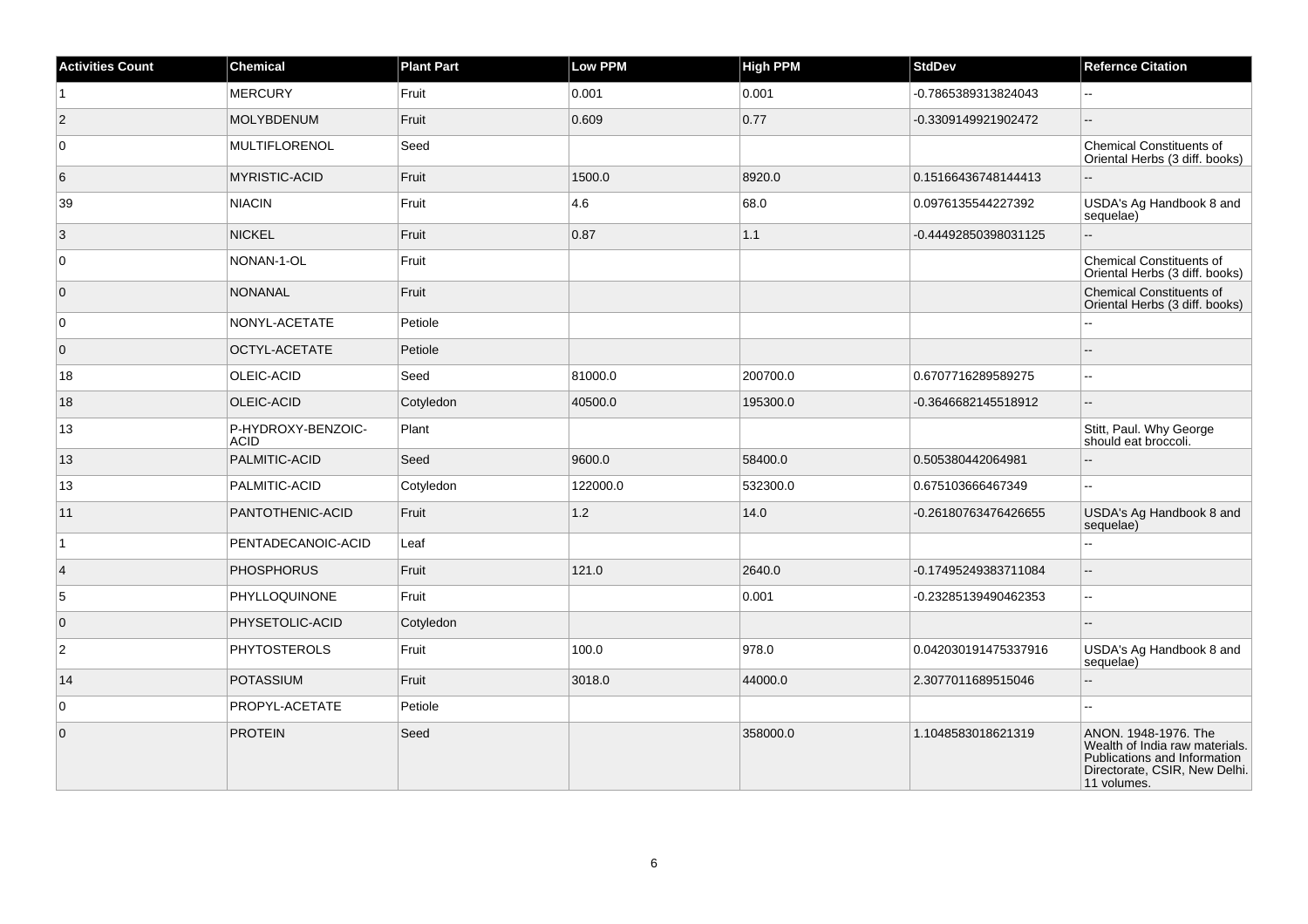| <b>Activities Count</b> | <b>Chemical</b>                           | <b>Plant Part</b> | <b>Low PPM</b> | <b>High PPM</b> | <b>StdDev</b>        | <b>Refernce Citation</b>                                                                                                               |
|-------------------------|-------------------------------------------|-------------------|----------------|-----------------|----------------------|----------------------------------------------------------------------------------------------------------------------------------------|
| 0                       | <b>PROTEIN</b>                            | Fruit             | 8410.0         | 89924.0         | -0.26240522052263404 | USDA's Ag Handbook 8 and<br>sequelae)                                                                                                  |
| 15                      | <b>RIBOFLAVIN</b>                         | Fruit             | 0.2            | 2.4             | -0.5588248872268227  | USDA's Ag Handbook 8 and<br>sequelae)                                                                                                  |
| 87                      | <b>RUTIN</b>                              | Plant             |                |                 |                      | Stitt, Paul. Why George<br>should eat broccoli.                                                                                        |
| $\overline{7}$          | <b>SALICYLATES</b>                        | Leaf              | 19.0           | 200.0           | -0.1417379927135192  |                                                                                                                                        |
| 60                      | <b>SELENIUM</b>                           | Fruit             | 0.003          | 0.004           | -0.38519533142095475 | $\overline{a}$                                                                                                                         |
| 3                       | <b>SILVER</b>                             | Fruit             | 0.087          | 0.11            | -0.43140967622714665 | Ξ.                                                                                                                                     |
| $\overline{0}$          | <b>SITOSTEROL</b>                         | Seed              |                |                 |                      | ANON. 1948-1976. The<br>Wealth of India raw materials.<br>Publications and Information<br>Directorate, CSIR, New Delhi.<br>11 volumes. |
| $\vert$ 1               | SODIUM                                    | Fruit             | 66.0           | 1115.0          | -0.07821658868872519 | USDA's Ag Handbook 8 and<br>sequelae)                                                                                                  |
| 8                       | STEARIC-ACID                              | Seed              | 10080.0        | 35145.0         | 0.19713711780996532  | $\overline{a}$                                                                                                                         |
| 8                       | STEARIC-ACID                              | Cotyledon         | 10100.0        | 61400.0         | -0.5578470239835672  |                                                                                                                                        |
| $\overline{0}$          | STIGMAST-7-EN-3-BETA-OL Stem              |                   |                |                 |                      | List, P.H. and Horhammer, L.,<br>Hager's Handbuch der<br>Pharmazeutischen Praxis,<br>Vols. 2-6, Springer-Verlag,<br>Berlin, 1969-1979. |
| 12                      | STIGMASTEROL                              | Seed              |                |                 |                      |                                                                                                                                        |
| $\overline{0}$          | <b>STRONTIUM</b>                          | Fruit             | 2.6            | 16.5            | -0.8364653494654365  | $\overline{a}$                                                                                                                         |
| $\overline{0}$          | <b>SUGAR</b>                              | Fruit             | 20000.0        | 30000.0         | -1.0714878987679288  | List, P.H. and Horhammer, L.,<br>Hager's Handbuch der<br>Pharmazeutischen Praxis,<br>Vols. 2-6, Springer-Verlag,<br>Berlin, 1969-1979. |
| 14                      | <b>SULFUR</b>                             | Fruit             | 139.0          | 198.0           | -0.846711926797232   | L.                                                                                                                                     |
| $\vert$ 2               | <b>TARAXEROL</b>                          | Seed              |                |                 |                      | <b>Chemical Constituents of</b><br>Oriental Herbs (3 diff. books)                                                                      |
| 31                      | <b>THIAMIN</b>                            | Fruit             | 0.3            | 4.4             | -0.11939177425860867 | USDA's Ag Handbook 8 and<br>sequelae)                                                                                                  |
| $\overline{0}$          | <b>TIRUCALLOL</b>                         | Seed              |                |                 |                      | <b>Chemical Constituents of</b><br>Oriental Herbs (3 diff. books)                                                                      |
| $\overline{0}$          | <b>TITANIUM</b>                           | Fruit             | 0.435          | 2.2             | -0.7039255039966572  |                                                                                                                                        |
| $\overline{0}$          | TRANS, CIS-2, 6-NONADIEN- Fruit<br>$1-OL$ |                   |                |                 |                      | <b>Chemical Constituents of</b><br>Oriental Herbs (3 diff. books)                                                                      |
| $\overline{0}$          | TRANS, CIS-2,6-<br><b>NONADIENAL</b>      | Fruit             |                |                 |                      | Chemical Constituents of<br>Oriental Herbs (3 diff. books)                                                                             |